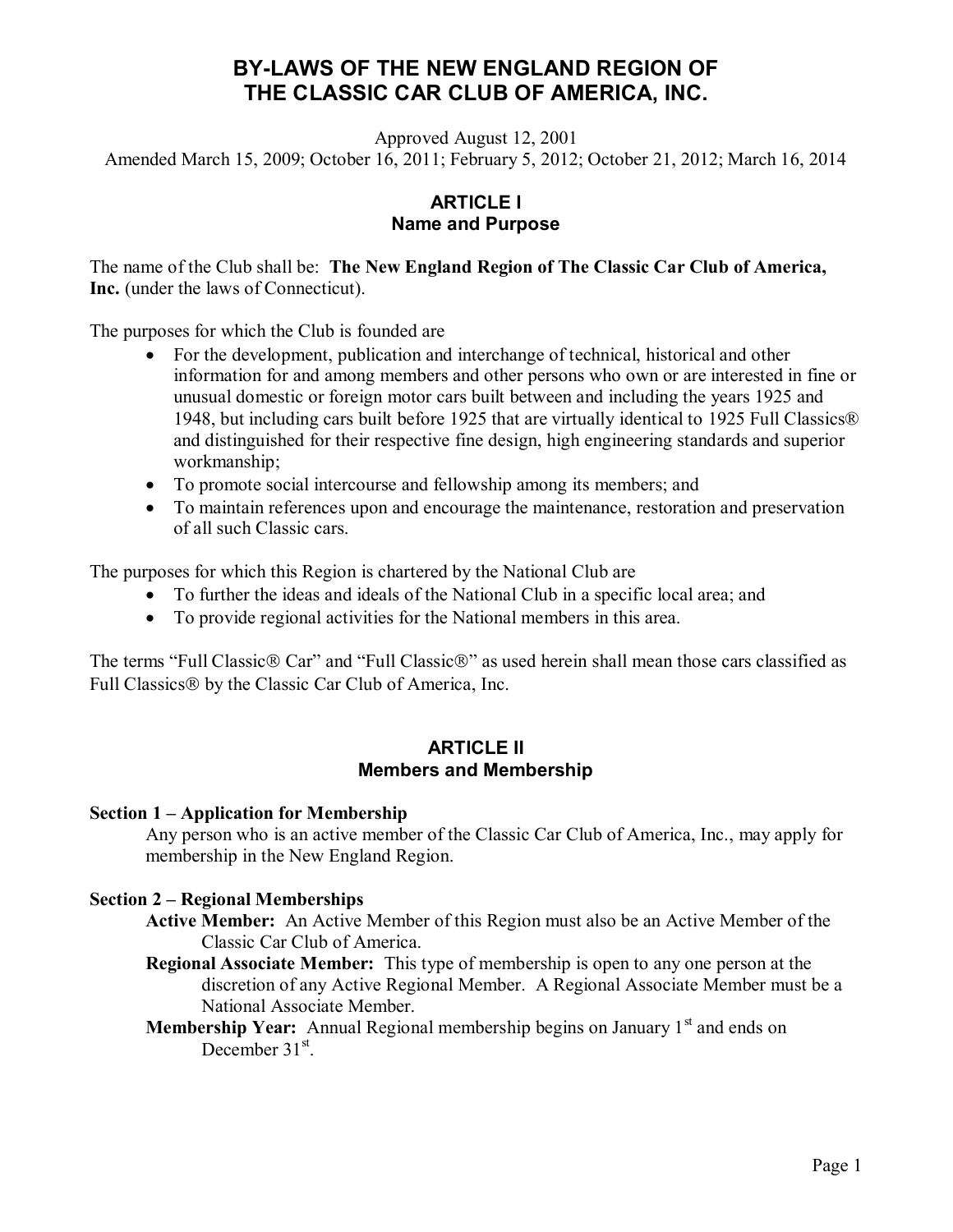#### **Section 3 – Dues**

Dues for both types of members shall be set by the Regional Board of Managers.

The annual dues of members are payable on the first day of January of each year. Any Regional Active or Regional Associate Member who fails to pay the annual dues within three months after they become due shall cease to be a member. However, such person may be reinstated by applying for a new membership in accordance with the method for application and selection of new members as set forth in these By-laws.

Memberships for new members approved for membership during or after the July Grand Classics<sup>®</sup> shall also be valid for the following year.

#### **Section 4 – Voting Rights**

Active Regional Members and Regional Associate Members shall possess equal voting rights at Annual Meetings, Special Meetings and in the election of members of the Board of Managers.

#### **Section 5 – Official Regional Territory**

The official territory of the New England Region is comprised of the states of Massachusetts, Rhode Island, Vermont, New Hampshire, Maine and Connecticut with the exception of the area of Southwestern Connecticut within a radius of approximately 50 miles from the center of New York City which is part of the territory of the Metropolitan Region. The official territory also includes the Canadian Provinces of Quebec, Newfoundland, New Brunswick, Nova Scotia and Prince Edward Island.

#### **Section 6 – Complaints**

Any member of the Region who may find cause for dissatisfaction with its operation may appeal in writing to the Board of Managers. The Board's decision in the matter is final.

#### **Section 7 – Member Expulsion**

Any Regional Member whose conduct is judged not to be in keeping with the best interests of the Club may be expelled from the Region. A member may be expelled where the member's conduct

- · Disturbs the order, dignity, business or harmony of the Club or Region, or
- Impairs the good name, good will or prosperity of the Club or Region, or
- · Is likely to endanger the welfare, interest, reputation or character of the Club or Region, or
- · Violates the By-laws, or rules and regulations of the Club or Region.

Charges shall be sent by registered mail to the subject member, notifying the member of the time and place where a hearing to consider the charges will be held and stating that the accused member will have an opportunity to offer a defense.

After the hearing, a member may be expelled through a majority vote of the Board of Managers.

All matters discussed relative to an expulsion must remain confidential, must not be included in any official meeting minutes, and must not be discussed with anyone outside the Regional Board of Managers and the individual concerned, other than necessary communication with the National President and/or Vice President for Regions.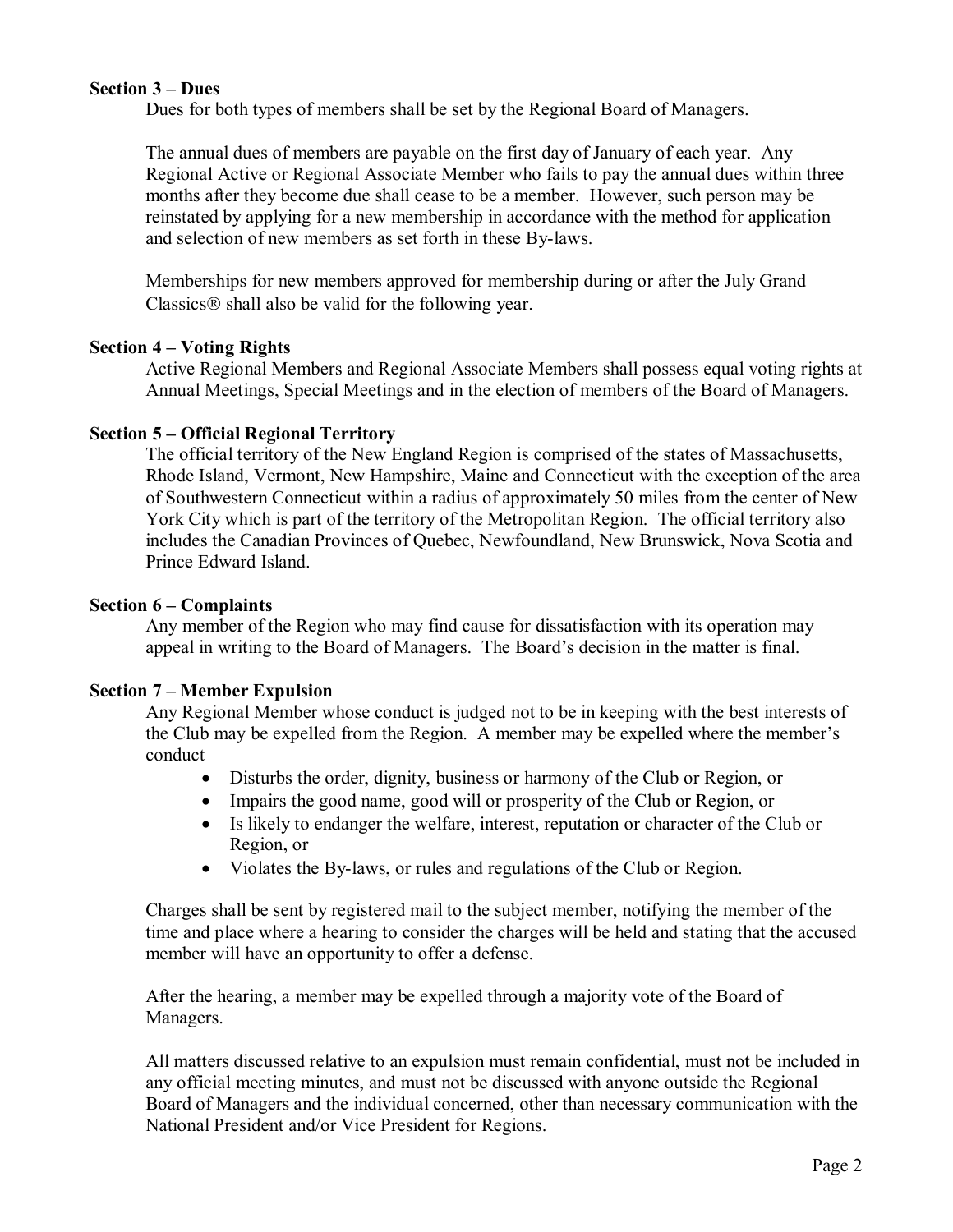### **ARTICLE III Meetings of Voting Members**

#### **Section 1 – Annual Meeting**

The Annual Meeting of the New England Region shall be held prior to November  $15<sup>th</sup>$  at a time and place approved by the Board of Managers. A written notice shall be sent to all Regional Members not less than 14 days before such meeting.

A quorum shall consist of those Regional Members attending the Annual Meeting.

The Regional Director is not required to accept for discussion at the Annual Meeting any subject not communicated in writing to the Secretary at least ten days prior to the Annual Meeting.

#### **Section 2 – Special Meetings**

Special Meetings of the members entitled to vote may be called by the Regional Director or by the Board of Managers. Special Meetings of said voting members may also be called by 5% or more of the voting members of the Region upon written request signed by them made to the Regional Secretary. The Board of Managers shall fix the time and place for the holding of any meeting called by said members.

A written notice shall be sent to all Regional Members not less than 14 days prior to the time of such Special Meeting. The notice shall specify the time and place for the meeting and a description of the business to be transacted.

A quorum shall consist of those Regional Members attending the Special Meeting.

No business other than that specified in the Notice of Meeting shall be transacted at any Special Meeting.

#### **Section 3 – Parliamentary Procedures**

The *New England Region, CCCA, Parliamentary Procedures Adopted February 5, 2012,* shall govern this Region in all cases where applicable and where they do not conflict with the Bylaws of this Region.

#### **Section 4 – Voting**

All Regional Members and Regional Associate Members in good standing are eligible to vote at the Regional Annual Meeting and at Special Meetings.

Cumulative and Proxy voting is prohibited.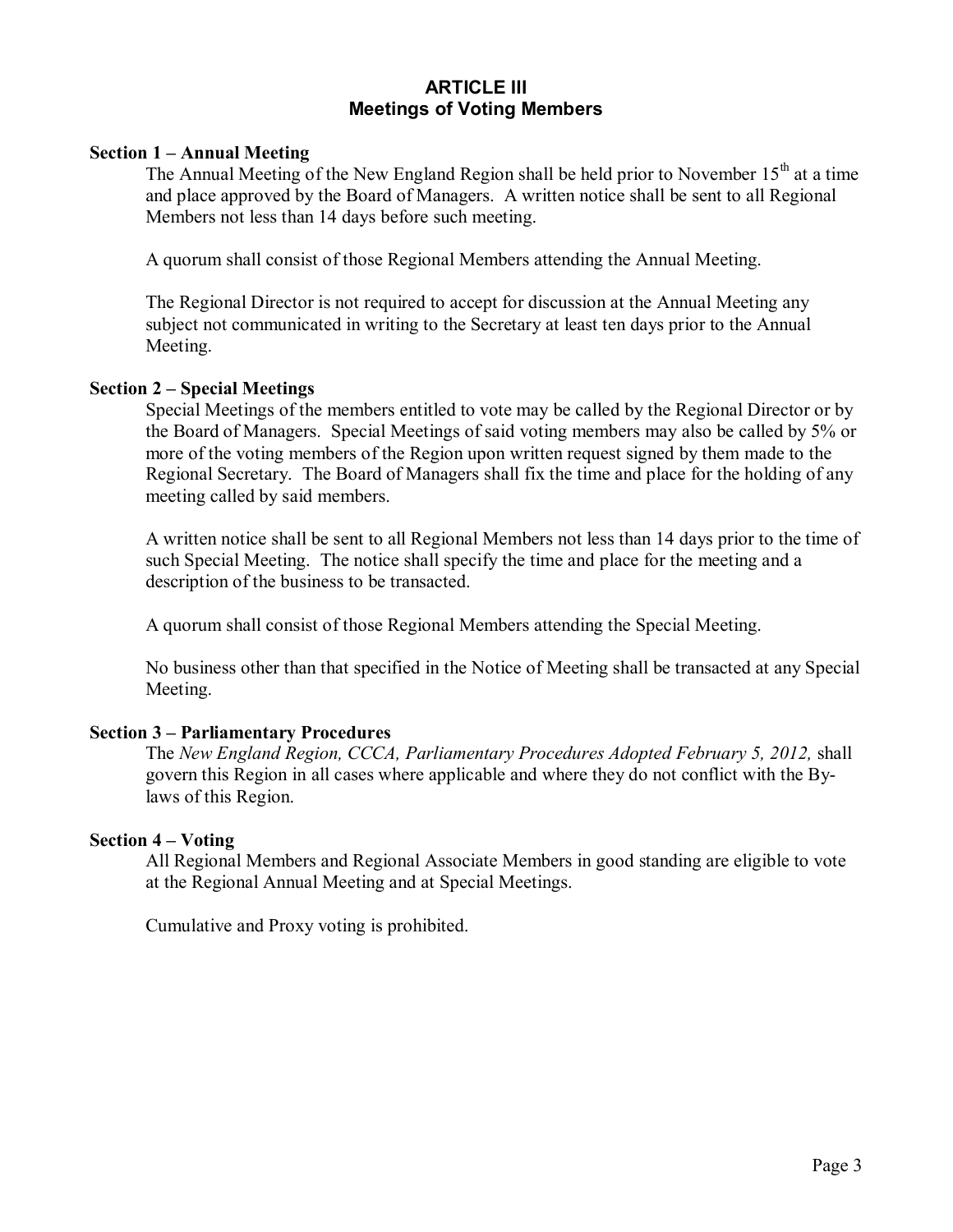# **ARTICLE IV Managers**

#### **Section 1 – Description and Duties**

The Region shall be governed by a Board of Managers. They shall have the general management and control of the Region and shall perform all the duties not specifically designated by these By-laws.

The Board of Managers shall consist of 9 Managers elected by the members of the Region who are eligible to vote. Each Manager, when elected, shall serve for a term of three years. The terms of one third of the Managers shall expire each year.

A Manager may serve for any number of successive terms unless otherwise provided in National Club rules.

### **Section 2 – Meetings**

Meetings of the Board of Managers shall be held at the call of the Regional Director or upon written application to the secretary of not less than three Managers. Written notice of all meetings shall be sent to each Manager at least 14 days prior to the meeting.

A simple majority of Board members (five or more) shall constitute a quorum at any Board meeting. Unless otherwise provided, a majority vote shall decide.

Unless otherwise restricted by the Regional Director or the Board of Managers, all meetings of the Board of Managers shall be open to any Active Regional Member or Regional Associate Member.

### **Section 3 – Nomination of Managers**

A nominating committee of no fewer than three Active Regional Members appointed by the Regional Director shall make nominations for Managers to be elected. No member of the Board of Managers who intends to run for re-election shall be eligible to serve on the Nominating Committee. The Nominating Committee should, if possible, nominate one more candidate than the total number of positions to be filled, but the Committee shall nominate at least as many candidates as there are positions to be filled. Other nominations may be submitted to the Secretary not less than 30 days prior to the Annual Meeting. In addition to the names of the nominated candidates, ballots shall include a place for write-in candidates. The number of votes permitted on any given ballot shall be any number up to a maximum of the number of positions to be filled. The Board of Managers must approve the list of candidates to be submitted for election and may reject or add candidates.

#### **Section 4 – Election of Managers**

The Regional members who are eligible to vote shall elect by plurality vote each year, by blanket ballot, one third of the total number of Managers to serve for three year terms.

### **Section 5 – Ballots**

The Secretary, or other person designated by the Regional Director, shall prepare a blanket ballot containing the names of all persons nominated plus a space for a write-in candidate. The Secretary, or other person designated by the Regional Director, shall mail a ballot to each Regional Member who is eligible to vote along with the notice for the Annual Meeting. Ballots must be received in time to be properly counted at the Annual Meeting.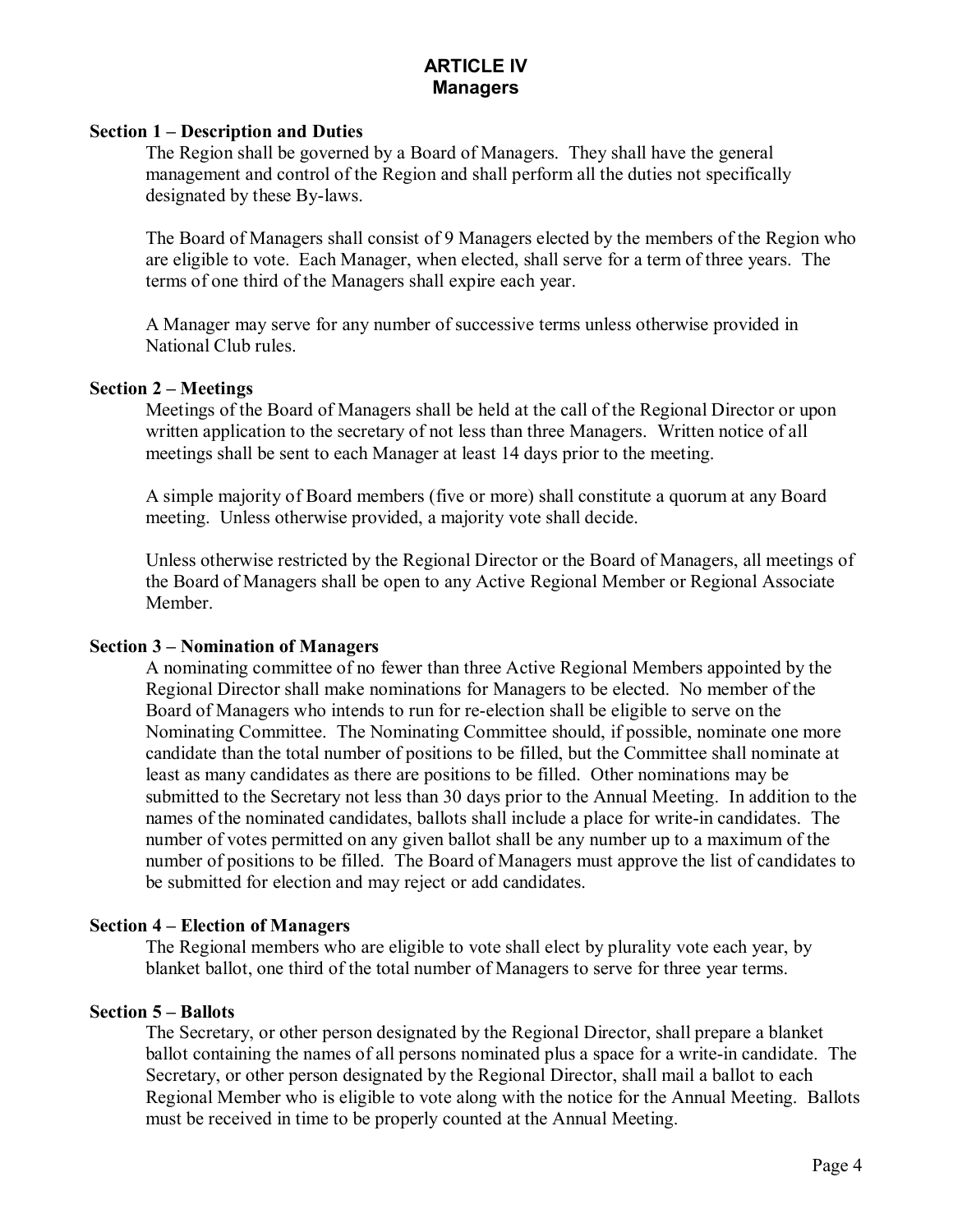#### **Section 6 – Vacancies**

Any vacancy which may occur in the Regional Board of Managers for any cause other than expiration of a term may be filled for the unexpired term by a majority vote of the Board of Managers present at any duly constituted meeting of the Board.

#### **Section 7 – Other Positions**

Other non-voting positions, such as members appointed to an Advisory Committee, may be appointed at the discretion of the Board of Managers. Persons appointed to such positions must be Active Regional Members or Regional Associate Members in good standing. These people shall be invited to all Board Meetings and may take part in discussion of, but cannot vote on, any matter brought before the Board.

## **ARTICLE V Officers**

#### **Section 1 – Officer Positions**

The officers of the Region shall consist of a Regional Director, an Assistant Director, a Treasurer and a Secretary.

### **Section 2 – Eligibility**

Each Officer of the Region must be a duly elected member of the Regional Board of Managers. In addition, the Regional Director must own a Classic Car.

### **Section 3 – Election of Officers**

At its first meeting following the election of new members of the Board of Managers at the Regional Annual Meeting, the Board of Managers shall elect by a plurality vote from among themselves a Regional Director, an Assistant Director, a Secretary and a Treasurer all to serve for one year and until their qualified successors have been elected. This election may take place on the same day as the Regional Annual Meeting but must occur no more than 15 days following the Annual Meeting.

Any Officer may serve for any number of successive terms unless otherwise provided in National Club rules.

#### **Section 4 – Appointed Officers**

The Board of Managers may, at its discretion, appoint an Assistant Secretary and an Assistant Treasurer to serve at its discretion.

#### **Section 5 – Duties of Officers**

The duties and powers of the Officers of the Region shall be as follows:

#### **Regional Director**

- 1. Call and conduct meetings of the Regional Board of Managers and general membership meetings, except where a Moderator may be selected according to current Regional parliamentary procedures as specified in Article III, Section 3, of these By-laws.
- 2. Cast the deciding vote on questions of equal division.
- 3. Appoint all committees.
- 4. Maintain contact with the National Vice President for Regions.
- 5. Represent the Region in relation to outside organizations.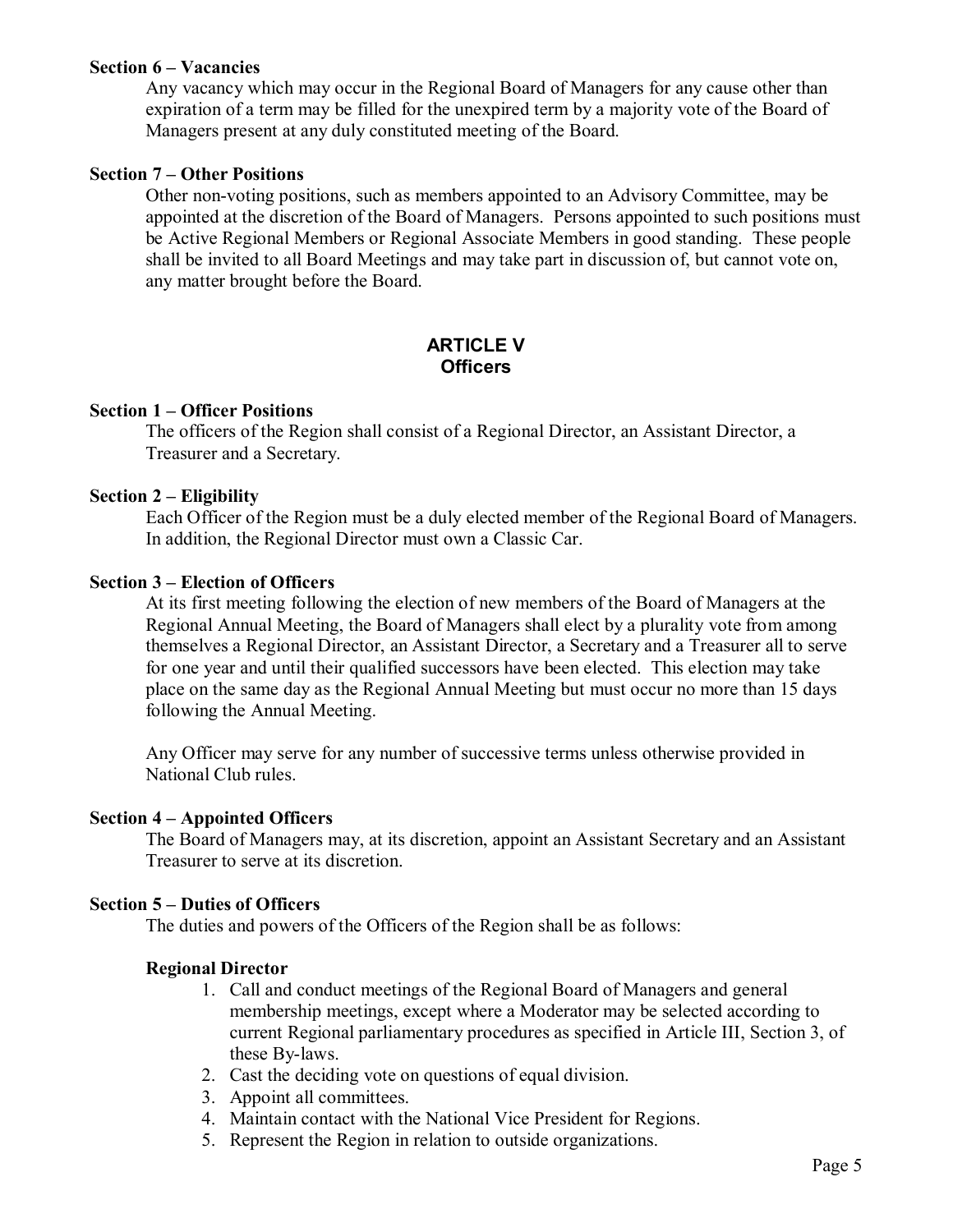### **Regional Director** (Cont.)

- 6. Assist in the operation of the Regional committees when necessary.
- 7. Ensure that the Regional Annual Report forms are completed and returned to National Headquarters by the specified deadline each year.
- 8. Reply to National correspondence on a timely basis.
- 9. Enforce and promote National policies.
- 10. Perform other such duties as may be prescribed by the Board of Managers.

### **Assistant Director**

- 1. Perform the duties of the Regional Director in the absence of the elected Director.
- 2. Assist the Regional Director as needed.

#### **Secretary**

- 1. Record the minutes of each Board of Managers meeting and each general membership meeting.
- 2. Prepare copies of minutes and forward a copy to each member of the Board of Managers and to the Vice President for Regions.
- 3. Prepare and send Regional correspondence as required.
- 4. Perform other duties as may be prescribed by the Regional Director or the Board of Managers.

#### **Treasurer**

- 1. Maintain Regional bank accounts and other investment accounts for Regional funds.
- 2. Maintain an up to date ledger of the Region's financial status.
- 3. Prepare a financial report for each Board of Managers meeting and each Annual Meeting.
- 4. Prior to the commencement of a new fiscal year, prepare a budget for the next fiscal year for approval by the Board of Managers.
- 5. Prepare checks for timely payment of Regional expenses.
- 6. Perform other financial duties as may be prescribed by the Regional Director or the Board of Managers.

## **ARTICLE VI Committees**

There shall be four standing committees: Membership, Activities, Publications and Regional Projects. Other committees may be appointed by the Regional Director.

#### **Membership**

- 1. Forward to National Headquarters any membership applications and dues checks received directly.
- 2. Send renewal reminders as appropriate.
- 3. Publish a Directory of Members as directed by the Regional Board of Managers.
- 4. Provide mailing labels to the Regional Editor as required.
- 5. Send invitations to prospective members as appropriate.
- 6. Prepare and publish regional membership promotional material as needed.
- 7. Satisfy National requirements for submission of membership data to National Headquarters.
- 8. Provide the Regional Director or other designated individual with all membership data necessary for the Regional Annual Report.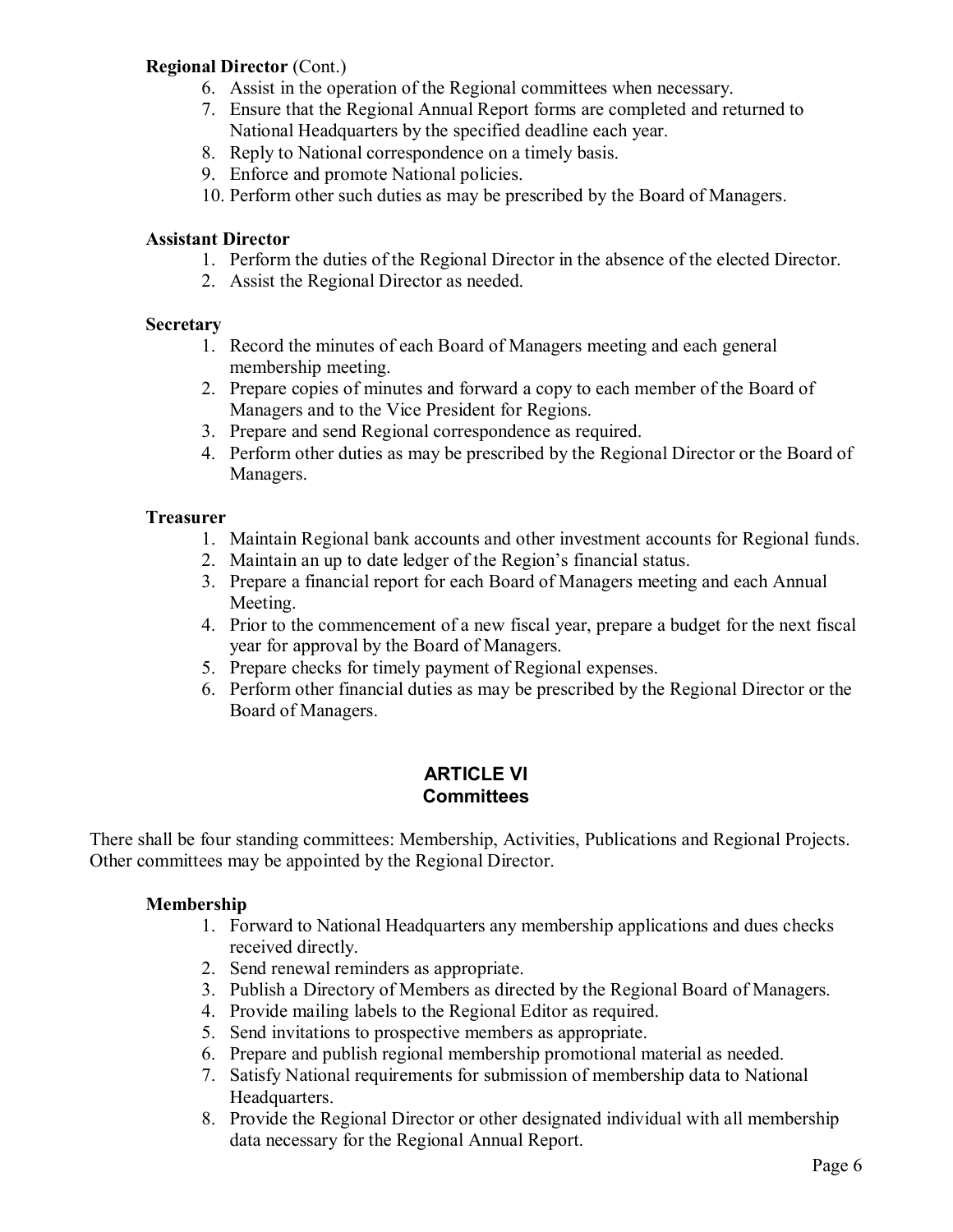### **Activities**

- 1. Oversee the organization and direction of Regional meets. (The actual coordinator of a Regional meet need not be a member of the Activities Committee, but the Committee shall be responsible for overseeing the work of the coordinator.) This includes negotiations for overnight facilities, meals, special activities, guest speakers, judging and all other items required to stage a Classic Car gathering.
- 2. Publish promotional literature to promote interest in and enthusiasm for upcoming Regional events.
- 3. Plan the calendar of Regional events each year.
- 4. Publish a calendar of Regional events as early in each calendar year as possible.
- 5. Send a copy of each calendar of Regional events to the National Vice President for Regions.

### **Publications**

- 1. Designate a Regional Editor.
- 2. Assist and work with the Regional Editor to assemble and publish the *New England Classic Quarterly* four times each calendar year.
- 3. Assist and work with the Regional Editor to assemble and publish the *Nor'easter* bulletin as required or as directed by the Regional Director.
- 4. Ensure that all publications meet the requirements and standards for Regional Publications as specified in the *Handbook For Regions* contained in the National *Handbook and Members Roster*.
- 5. Mail publications to the Regional members and to
	- The National Directors and the Executive Administrator,
	- Regional Directors and Editors of all other Regions,
	- · The Editor of *The Classic Car*,
	- Club Headquarters, and
	- · Members of the National Publications Committee not included in the above categories.

### **Regional Projects**

- 1. Develop and promote products of automotive and/or Club interest as a source of income to the Region and to further the restoration and preservation of Classic cars and enthusiasm in the Club.
- 2. Ensure that all projects meet the requirements and standards for Regional Projects as specified in the *Handbook For Regions* contained in the National *Handbook and Members Roster*.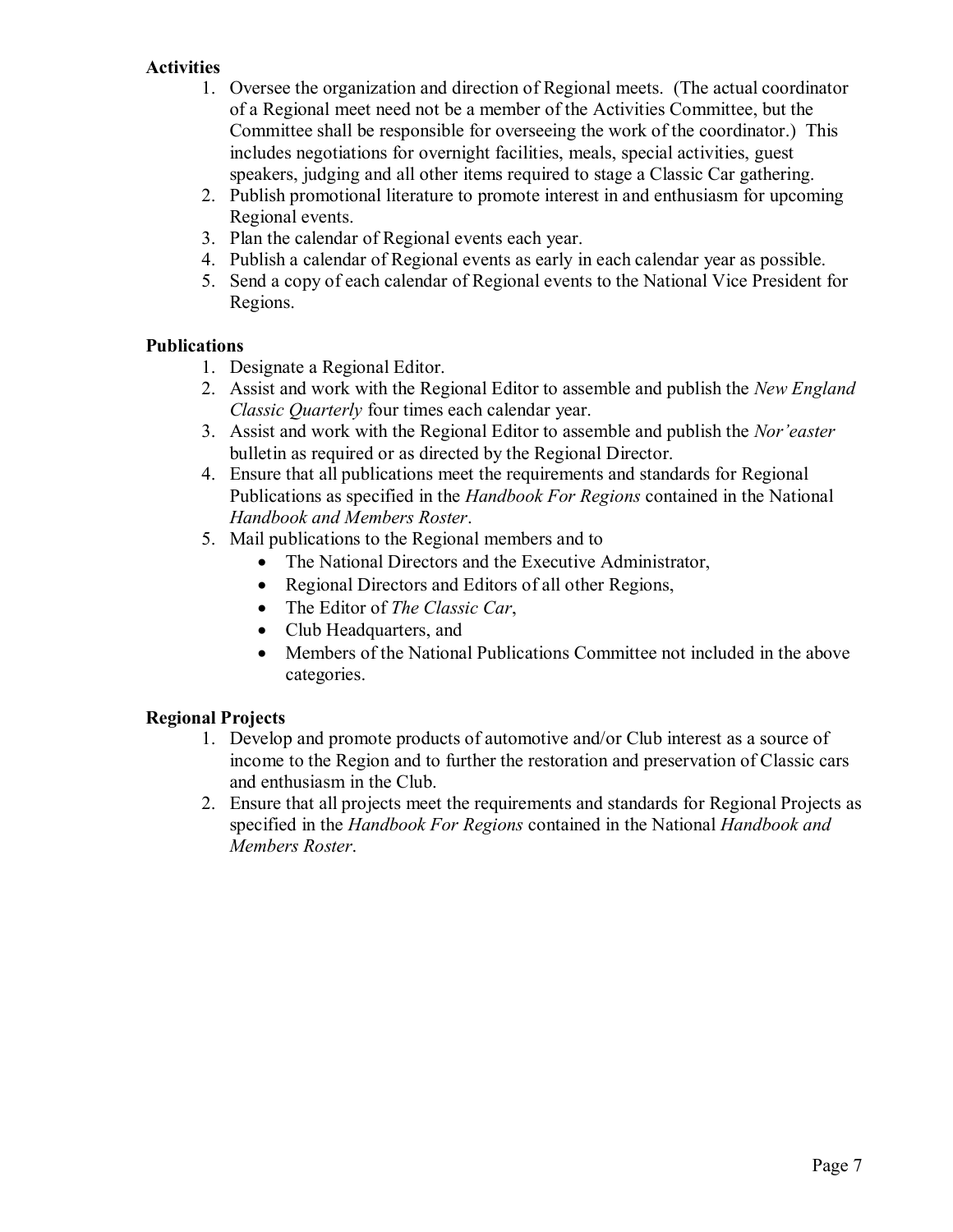### **Section 1 – Fiscal Year**

The fiscal year of the New England Region shall be January 1 through December 31.

### **Section 2 – Accounting**

Accounting shall be on a cash basis.

### **Section 3 – Disbursement of Funds**

No funds are to be paid out unless authorized by the Regional Director or the Board of Managers.

### **Section 4 – Distribution of Assets Upon Dissolution**

Upon the dissolution of this Region, and after paying or adequately providing for the debts and obligations thereof, the remaining assets, if any, shall be distributed to a non-profit fund, foundation or corporation that is organized and operated exclusively for exempt purposes that has established a tax exempt status under Section 501 of the Internal Revenue Code. The specific qualifying entity or entities to receive these assets shall be selected by the Board of Managers at the time of dissolution.

### **ARTICLE VIII Activities**

#### **Section 1 – Responsibility**

The responsibility for Regional activities is specified in Article VI.

#### **Section 2 – Location of Activities**

No activity may take place within the territory of another Region unless prior approval is obtained by the Regional Director of that other Region or the activity is jointly sponsored with that other Region.

#### **Section 3 – Conflicts**

No Regional Activity shall be held on the same date as a Grand Classic $\mathcal{R}$ , a CARavan or the National Annual Meeting without the prior approval of the National Vice President For Regions.

Every effort should be made to ensure that, if at all possible, Regional activities are not held at the same time as activities of neighboring Regions.

### **Section 4 – Commercial Activities**

The Region shall not participate in conjunction with any commercial activity under the name of the New England Region or the Classic Car Club of America.